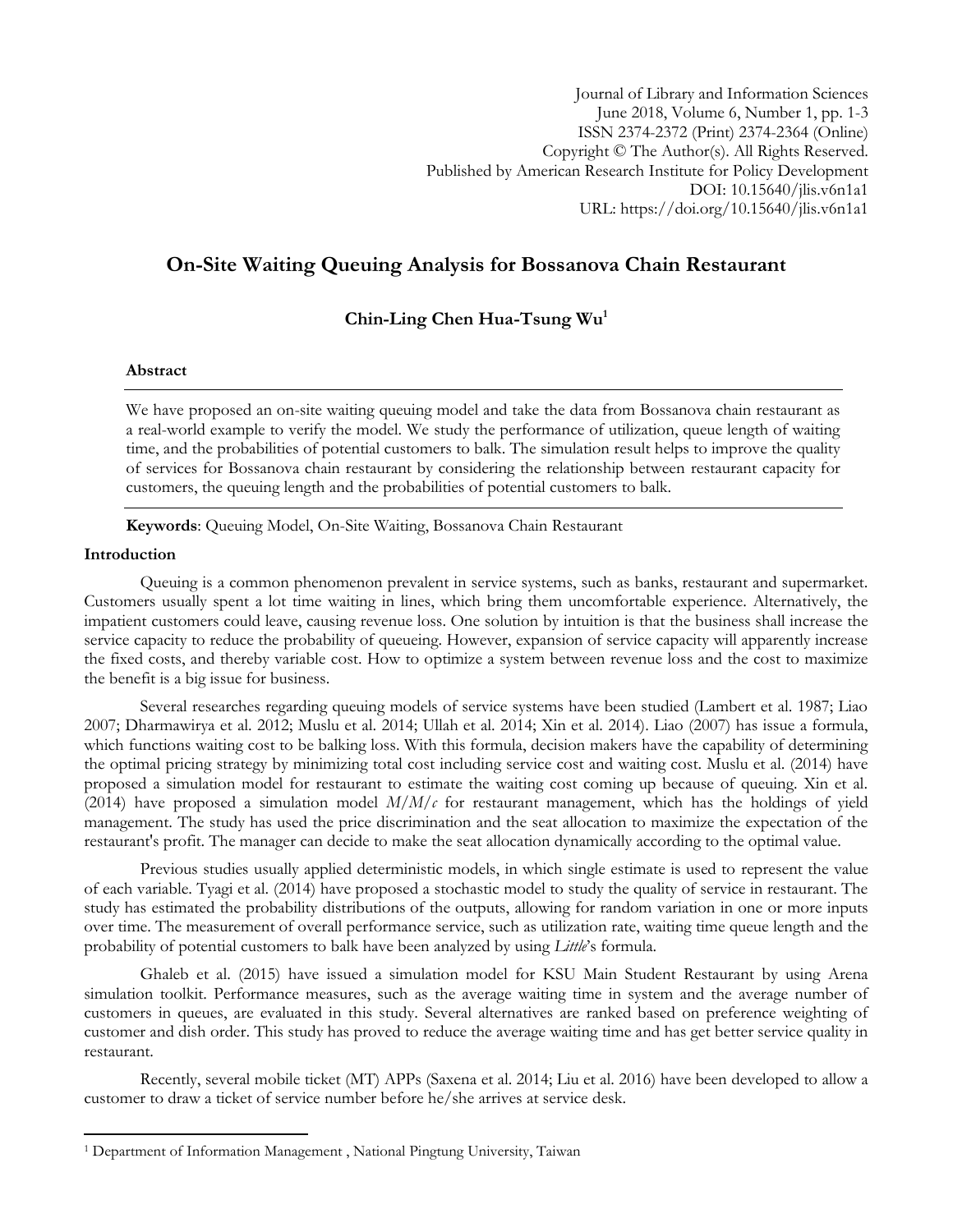The study has also proposed an analytical model that derives the probability an MT customer misses his/her turn when he/she arrives. [With MT APP, the waiting time for service has](http://www.businessdictionary.com/definition/manipulated-variable.html) been proved to reduce significantly. Solmaz et al. (2012) have presented a model of the movement of visitors in a theme park in order to realize the queuing of the attractions. The behavior of visitors walking toward the attractions in the theme park can be considered as deterministic. The proposed model has been validated by comparing the data generated by a simulation model to a real-world GPS traces of visitor movement.

In this paper, we first study the probability of would-be customers to leave using stochastic model by applying *M*/*M*/*c*/*K* parallel-server, and determine model. We give some reasons why stochastic model is not suitable in our case and deterministic model, finally, is chosen. We make some experimental simulation to estimating [probability](https://en.wikipedia.org/wiki/Probability_distribution) in which ranges of [values](http://www.businessdictionary.com/definition/values.html) for each [variable,](http://www.businessdictionary.com/definition/variable.html) such as the restaurant capacity, the queue length and the waiting room capacity are used. The experimental result has shown that the proposed system is beneficial to reduce the probability of would-be customers to leave by controlling the queue length within some range. The rest of this paper is organized as follows. Section 2 describes the proposed model. Experiment and evaluation are discussed at section 3. Finally, we conclude this paper.

#### 2. **The proposed scheme**

Let  $\Box$  be the number of customer arrival per minute and  $\Box \Box$  be the rate of catering service to be completed per minute; thus,  $1/\square \square$  is the constant catering service time.

Let be the utilization ratio and  $<sub>0</sub>$  be the idle ratio, we have 1</sub>

Since is a probability distribution, we utilize the boundary condition that (1)

We first consider a parallel-server model, *M*/*M*/*c*/*K* model (Little & Graves, 2008), in which a limit is placed on the number allowed in the system. We know where

However, the units of arrive at known points in time and service times are fixed constants in this study of Bossanova Chain Restaurant. Therefore, we choose deterministic queuing as our model and there are no probability distributions associated with this study. Since is the geometrics series and  $\leq 1$ , the sum of the terms of geometric progression is therefore

From equation (1), by timing () for both sides of equation, we have  $(1) = 1$  (3) From equation (1) and (3), we have

 $(1)$  (4)

The steady-state solution is (5)

We have the following assumptions.

- The restaurant capacity is set to be *c*.
- The would-be customers balk and leave when the queue length grows to a certain size *q*. We may consider the value *q* to be the tolerated threshold for the customers to stay or leave. The certain size *q* can be viewed as a finite system-capacity constraint, limiting the amount of waiting room.
- The number of customers in waiting room is limited, set to be *m*. From equation (5), the possibilities of would-be customers to leave are described as follows.

#### **Experiments and evaluation**

In this section, we use MatLab R2015a to create and experiment the proposed model. The data in the simulation regarding the number of arrival customers is offered by Bossanova chain restaurant. Fig. 1 has shown the possibilities of would-be customers to leave with growing size of restaurant capacity. We fix the value of *q*=10, *m*=40 and vary the value of  $c$  (60, 70, 80, 90, 100). We have found that a large  $c$  value will decrease possibility of would-be customers to leave. Fig. 1 with fixed value *q*=10, *m*=40 Fig. 2 represents the possibilities of would-be customers to leave with increasing waiting room capacity. We take *c* and *q* as a constant (100 and 10, respectively) while varying the value of *m* (15, 20, 25, 30, 35, 40). We can see that the difference between these results is insignificant. We may conclude that waiting room capacity is not the critical factor to force customers balking. Fig. 2 with fixed value *c*=100, *q*=10